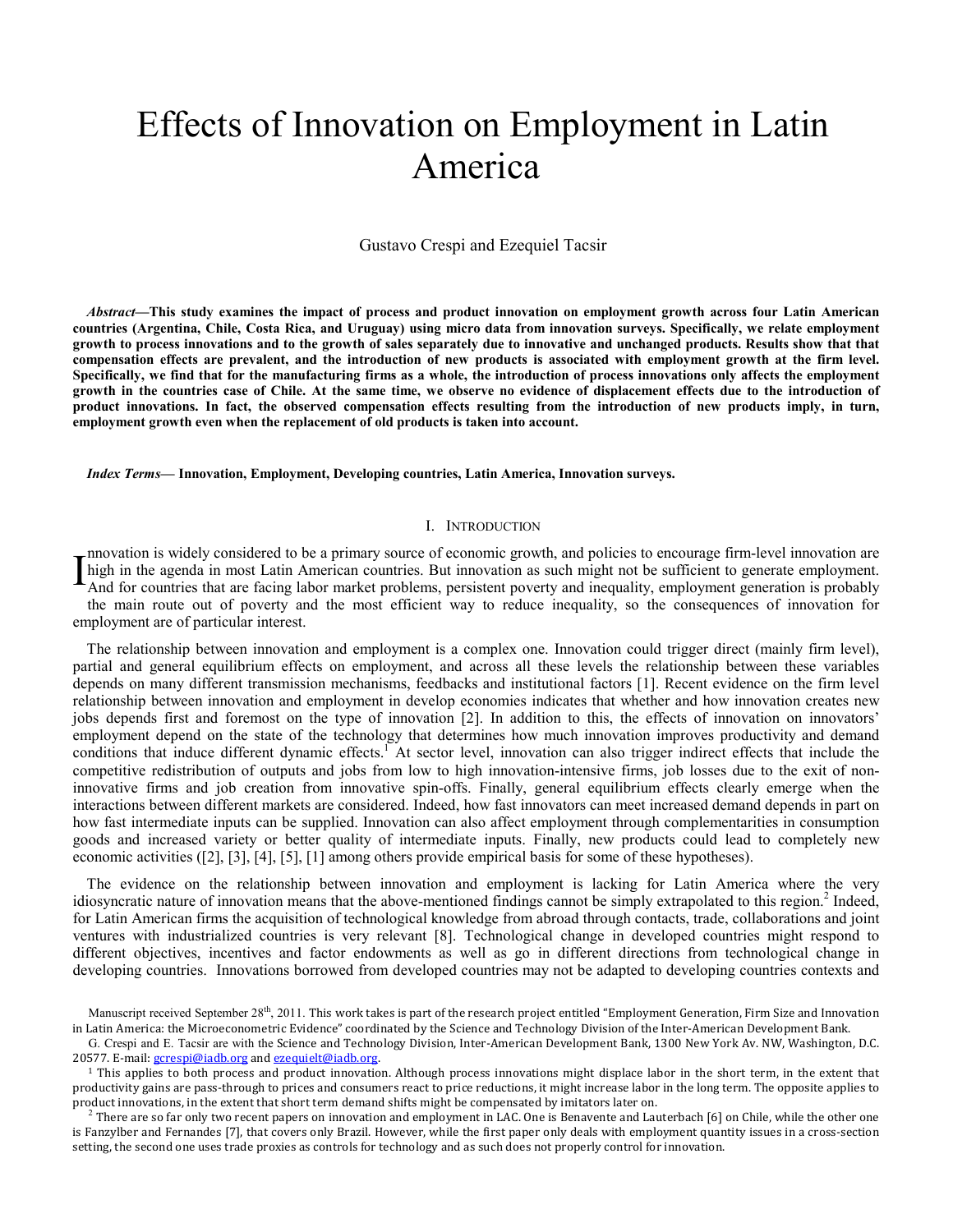may produce different effects on employment than locally-developed innovations. So, it is not only that Latin American firms produce different types of innovations (based on the imitation of the best practice frontier rather than being the first to introduce world class innovations) but also that the very nature of the innovation process is different. As a consequence the effects of innovation on employment generation in this region might be quite different.

Furthermore, in Latin America the production structure is strongly dominated by small and medium enterprises (SMEs). The innovation process in SMEs shows very different characteristics from that of large firms. Indeed, SMEs' innovation is strongly dominated by informal search routines and learning from already available knowledge and technologies, while in large firms innovation processes are more systematic and tend to be formalized in R&D labs [9]. So the typical business innovation strategy observed in Latin America is quite different from the one which is dominant in frontier economies. Finally, an additional reason to expect a differential impact of innovation on employment in LAC relates to differences in the production structure. These impacts depend on the strength of the demand reaction to both product and process innovations, so if the mix of goods produced in LAC is remarkably different from the mix produced in developed ones, the final impacts of innovation might be different.

This paper aims at closing the evidence gap on the effects of innovation on employment growth at the firm level in Latin America by using innovation surveys for four Latin American countries: Argentina, Chile, Costa Rica and Uruguay.

The rest of this paper is organized as follows. Section 2 presents the relation between innovation and employment. Special emphasis is put on explaining potential identification problems and the need to implement IV estimation to obtain consistent estimates. Section 3 describes the sources of the data used and presents the main characteristics of the firms' behavior in the four countries under study. Section 4 presents the results and Section 5 uses these results to decompose the different effects of innovation on employment growth. Section 6 presents conclusions.

## II. RELATIONSHIP BETWEEN INNOVATION AND EMPLOYMENT GENERATION

Recent evidence on the firm level relationship between innovation and employment in develop economies indicates that whether and how innovation creates new jobs depends first and foremost on the type of innovation [2].

Specifically, the effects of innovation on employment (quantity) depend on the relative intensity of the displacement and compensation effects that it might induce. The introduction of new processes is generally driven by labor cost considerations and tends to reduce labor. The introduction of new products or services may replace or add to the list of existing products or services with different effects on the generation of employment (see Figure 1). Organizational innovation is frequently an indispensable complement to the adoption of new technologies critically affecting the productivity and employment consequences of technological innovation, especially ICTs [10].

#### Figure 1: Employment effects of innovation



Source: Adapted from [2].

Harrison, et. al. [2] show that in order to untangle the employment creating versus displacing effect of innovation, a distinction between product and process innovation is useful. This research will take the same starting point. In the basic model two types of products are distinguished: the production of existing products and the production of new products. The change in employment is then decomposed into the part due to the increased efficiency in production of old products (which could be related to process and organizational innovations) and the part due to the introduction of new products (product innovations). Hence, it is possible to capture the relative extent of expansion and displacement effect of innovation on employment as follows.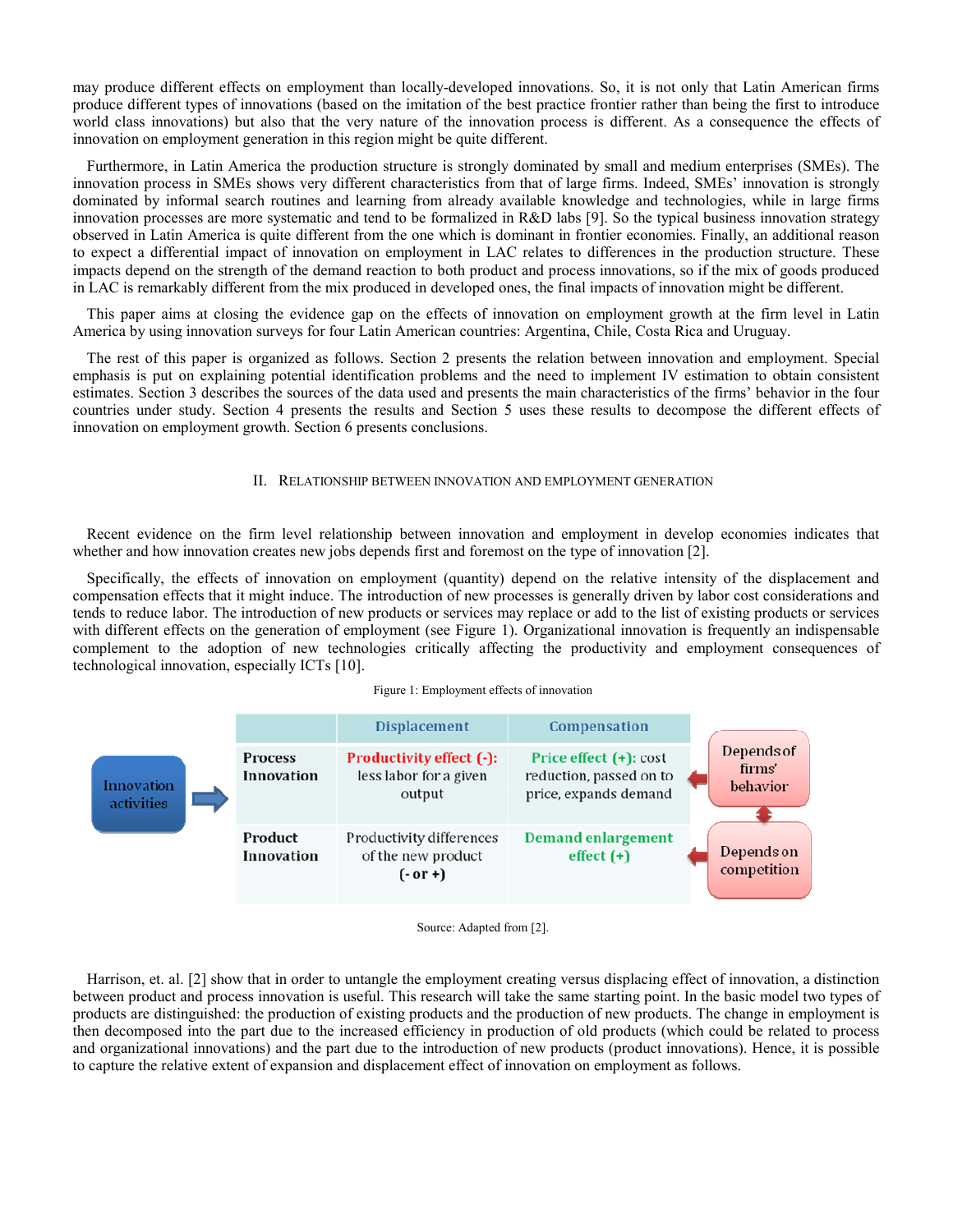We assume that a firm can produce two types of products: "old products" and "new products" Outputs of old and new products at time t are denoted  $Y_{1t}$  and  $Y_{2t}$  respectively. We observe firms at two points in time, at the beginning (t=1) and at the end of the period  $(t=2)$ . We also assume that each type of product is produced with an identical separable technology production function, with constant returns to scale in capital and labor. Each production technology has an associated efficiency parameter -  $\theta_{it}$  – that change over time. New products can be produced with higher or lower efficiency than old products and the firm can influence the efficiency of production of either product through investments in process innovation. The firm's cost function at time t can then be written as follows:

$$
C(w_{1t}, w_{2t}, Y_{1t}, Y_{2t}, \theta_{1t}, \theta_{2t}) = c(w_{1t}) \frac{Y_{it}}{\theta_{1t}} + c(w_{2t}) \frac{Y_{2t}}{\theta_{2t}} (1)
$$

Where  $c(w)$  is a function of input prices. According to the Shephard's Lemma, the conditional demand for labor in the production of each product is:

$$
L_{it} = c_L(w_{it}) \frac{Y_{it}}{\theta_{1t}}(2)
$$

Where  $c_L(w)$  is the derivative of  $c(w)$  with respect to the wage. Under the assumption that  $c_L(w)$  remains constant over the period and that it is the same for old and new products<sup>3</sup>, the growth rate of employment at the firm level is given by the growth rate of employment allocated to the production of old products plus the growth rate of the employment allocated to the production of new products. Given that the production of new products at the beginning of the period is nil ( $Y_{21} = 0$ ), so we can approximate the employment growth decomposition as follows:

$$
l = \frac{\Delta L}{L} = -\left(\frac{\theta_{12} - \theta_{11}}{\theta_{11}}\right) + \left(\frac{Y_{12} - Y_{11}}{Y_{11}}\right) + \frac{\theta_{11}}{\theta_{22}} \frac{Y_{22}}{Y_{11}}(3)
$$

This expression says that employment growth is the result of the change in efficiency in the production process for the old products, the rate of change in the production of these products and the expansion attributable to the new products. The increase in the efficiency of the old products production process is expected to be larger for firms introducing process innovations related to the old products (firms that introduce process innovations only, according to the surveys). On the other hand the effect of product innovation on employment growth depends on the difference in efficiency between the production processes for the old and the new products. If the new products are produced more efficiently than the old products then this ratio is less than one and employment does not growth at the same pace as the growth of output accounted for by new products (the growth in innovative sales, according to the innovation surveys). Equation (3) suggests the following regression to estimate the effects of innovation on employment:

$$
l = \alpha_0 + \alpha_1 d + g_1 + \beta g_2 + v_{(4)}
$$

Where l is total employment growth,  $g_l$  is the nominal growth in sales of old products,  $g_2$  is the nominal growth in sales of new products (product innovations) and *d* captures the introduction of process innovations in the production of old products. In general terms one should expect that while innovations with regards to the production processes of old products tend to displace employment, product innovations will tend to create employment (unless new products substitute for old products and the production efficiency of new products is higher than that of the old products).<sup>4</sup>

## *A. Identification Issues, causality and measurement errors*

Identification and consistent estimation of the parameters of interest of equation (4) depends on the lack of correlation between the variables representing process and product innovations and the error terms of each equation. Innovations are the result of investment decisions (such as R&D) which have to be decided by the firms in advance. These decisions depend on firm's productivity, which can be thought as an unobservable of two components: firm's attributes that are mainly constant over time (such as managerial skills or organizational capital) and productivity shocks (that might lead to the firm to reduce labor costs). So, if innovation investments are correlated with firm's productivity, so innovation outputs will be also correlated with firm's

 $3$  This will be the case if relative prices do not change very much over time or across new and old products

<sup>4</sup> The nominal growth in sales of old products, *g1* is the result of three different effects: the autonomous increase in firm demand for the old products, the compensation effect induced by any price variation following a process innovation and demand substitution effect resulting from the introduction of new products. As these components cannot be disentangled without additional data, in practice *g1* will be simply subtracted from l, so an alternative specification for (4) is to use the inverse labor productivity growth as dependent variable.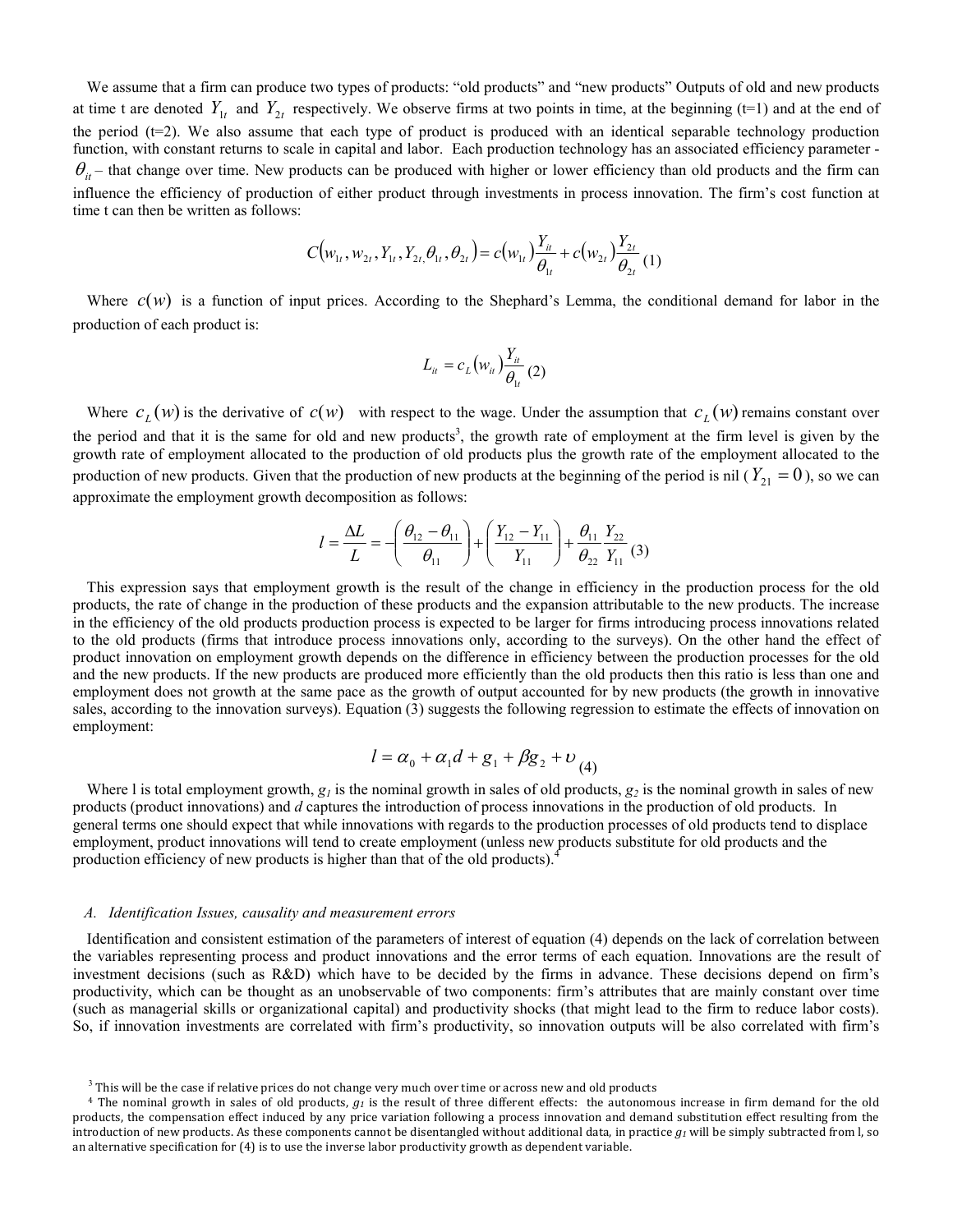productivity. Given that firm's productivity also shows up in the error term of the labor demand equation, innovation outputs will be endogenous leading to a serious problem of identification.

Given than equation (4) is specified as a growth rate, it is expected that the influence of productivity fixed effects is already removed from the error term. With regards to the correlation between innovation outputs and productivity shocks (they remain in the error term of equation 4), this depends on the exact timing of investment decisions. If investment decisions are taken in advance to productivity shocks (because for example there is a "time to build" period between when investments decisions are made and actual innovations materialize), innovation variables in (4) won't be correlated with the error term and equation (4) could be estimated by OLS methods.<sup>5</sup> If, on the other hand, investment decisions are taken at the same time as the productivity shocks are observed, innovation outputs might become endogenous in equation (4). In this case identification will depend on the availability of instruments correlated with these variables and uncorrelated with the error term. In this particular, innovation surveys typically include interesting information to be used as instruments.

#### III. DATA SOURCES

The model is run for four countries. The analysis focuses on the manufacturing industry. Innovation surveys used were: Argentina (1998-2001), Chile (1995, 1998, 2001, 2005 and 2007), Costa Rica (2006/2007) and Uruguay (1998-2000, 2001- 2003, 2004-2006 and 2007-2009). Table 1 displays the definition of variables and their means. We have established a team of researchers from these countries with access to micro data who implemented the empirical common model. A series of national studies have been conducted in parallel to fully exploit the richness of each individual survey by local researchers

Specifically, in the case of Argentina we use data from Second National Innovation Survey (1998-2001) conducted in 2003 by the National Institute of Statistics and Censuses (INDEC) and collected retrospective information for each year between 1998 and 2001. The firms that were surveyed are the same firms surveyed in the Annual Industrial Survey –manufacturing firms with 10 or more employees. The response rate was 76 percent; questionnaires were distributed to 2,229 firms and 1,688 answered the questionnaire. The sampling frame includes  $23$  industries  $-22$  of them correspond to industries classified according with two digits of ISIC-Rev3 and the rest include firms with special characteristics –they have linkages with the Ministry of Defense or the National Commission of Atomic Energy. In the Chilean case, there are additional available innovation surveys for studying this relevant issue. In this project, we use the innovations surveys carried out during the years 1995, 1998, 2001, 2005 and 2007. This information is complemented with firm-specific information obtained from the Annual Survey of Manufactures (ENIA). This link between both sources of information is relevant given that, usually, innovation surveys are very limited in terms on information about firm characteristics, such as employment, sales, exports, and investment. Unfortunately, there are not available information sources for firm characteristics in other productive sectors, such as services. The main source of data used in the study is the Costa Rican Innovation Survey for the years 2006/2007. This survey is based on a statistically representative sample of the manufacturing, energy and telecommunications sectors. According to the official data of the National Institute of Statistics and Census (INEC), these sectors comprised a total of 2,285 firms. In the case of the 2006-2007 survey the INEC provided a sample of 566 firms distributed over all sectors. Using this sample, it was possible to obtain responses from 376 firms. After eliminating firms from energy and telecommunications, and also any manufacturing firms with less than 10 employees, we ended with a sample of 211 firms. The survey was conducted by CINPE for the Ministry of Science and Technology (MICIT). The data from the innovation survey were combined with official data from the Costa Rican Social Security System (CCSS) and the Central Bank of Costa Rica related to total amount of workers and total production value for each industry sector (2 digit-codes from the SIC), respectively. In the case of Uruguay we are using the four waves of Manufacturing firms Innovation Surveys (IS) available at the moment: 1998-2000, 2001-2003, 2004-2006 and 2007-2009, and also the annual Economic Activity Surveys (EAS) for the period 1998-2007. The IS data is collected by the National Bureau of Statistics (INE) in parallel with the EAS (same sample and statistical framework). For the IS all firms with more than 49 workers are of mandatory inclusion. Units with 20 to 49 employees and with fewer than 19 workers are selected using simple random sampling within each economic sector at the ISIC 2-digit level up to 2005. Since then, random strata are defined as those units with fewer than 50 workers within each economic sector at the ISIC 4-digit level. The main reason to match the IS with the EAS is the need to collect sales and employment data at the beginning of each year for the period of reference for each survey of the IS10.

When comparing results across countries, we need to bear in mind that business, economic, and policy environments in Latin America differ between countries and generally diverge from OECD countries. Innovation policy work has made greater strides in the last decade in Argentina, Chile, and Uruguay than in other countries of the region. Finally, the reader should keep in mind that this is an analysis of the manufacturing industry, which represents a small share of the total economy in some countries [11]. The results apply only to this industry. We acknowledge, however, that innovation is relatively more important in manufacturing and services industries where value added originates and knowledge skills are more valued [12].

## *A. Descriptive statistics*

Table 1 presents the main characteristics of the firms in the four countries under study. For each variable, the country sample is split in four sub-groups according to whether the firm reports that over the considered period it has not introduced any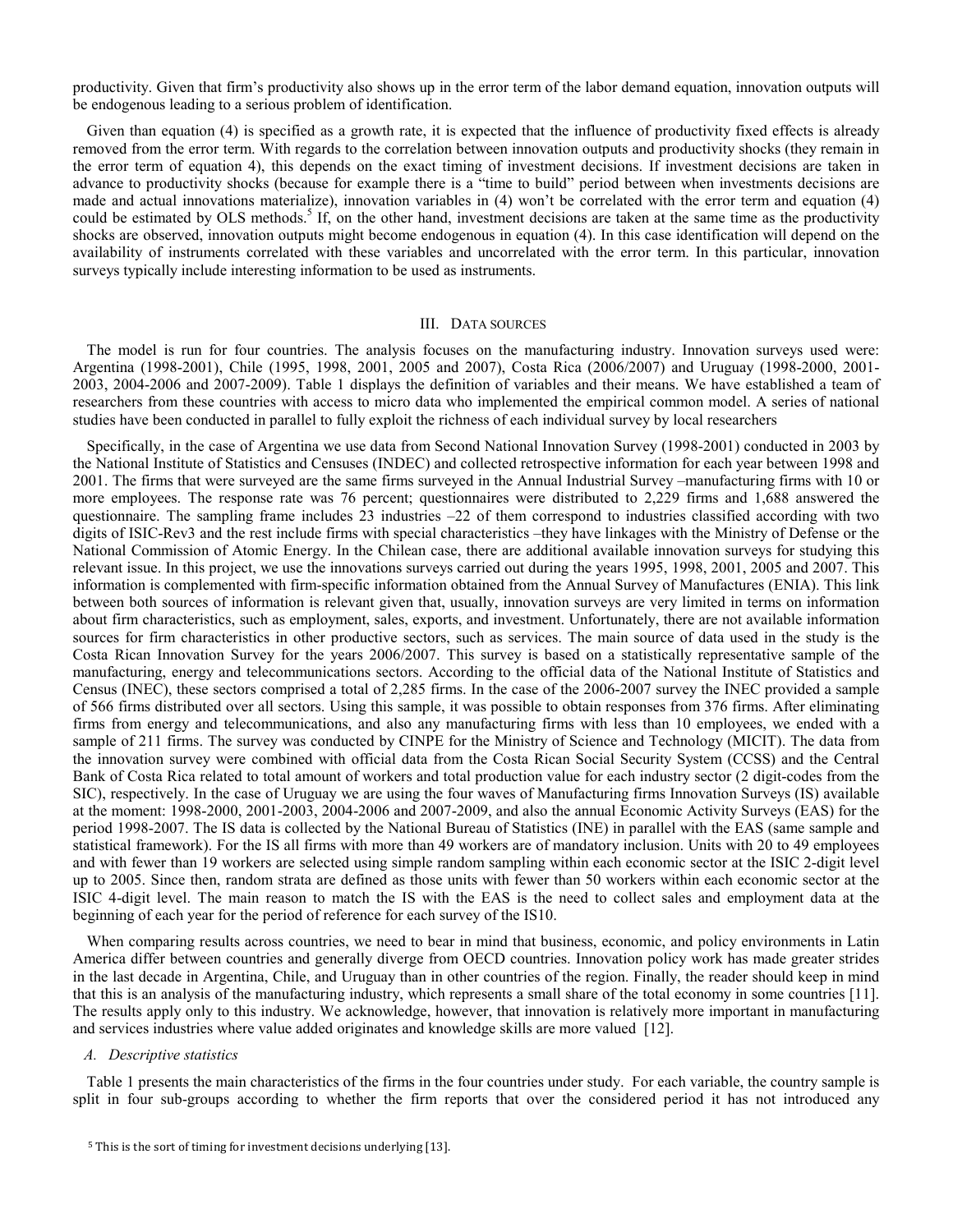innovation, has introduced only process innovation (without product), has implemented organizational changes (without product) or has introduced product innovations.

| MANUFACTURING FIRMS: PROCESS AND PRODUCT INNOVATORS, GROWTH OF EMPLOYMENT AND SALES | TABLE 1 |           |           |         |
|-------------------------------------------------------------------------------------|---------|-----------|-----------|---------|
|                                                                                     | AR      | <b>CH</b> | <b>CR</b> | UY      |
| <b>Number of observations</b>                                                       | 1415    | 2495      | 211       | 2629    |
| Non-innovators (no process or product innovations) $(\%)$                           | 36.2    | 32.3      | 2.9       | 49.3    |
| Process only innovators (non product innovators) $(\%)$                             | 4.8     | 3.9       | 4.3       | 7.0     |
| Organizational change innovator (non product innovators)                            |         |           |           |         |
| $(\%)$                                                                              | 10.5    | 9.7       | 18.8      | 11.6    |
| Product innovators (%)                                                              | 48.5    | 54.1      | 74.0      | 32.2    |
| Employment growth (%) (yearly rate)                                                 |         |           |           |         |
| All firms                                                                           | $-4.0$  | $-2.6$    | 2.7       | $-1.1$  |
| Non-innovators (no process or product                                               |         |           |           |         |
| innovations)                                                                        | $-6.1$  | $-3.5$    | 4.1       | $-4.4$  |
| Process only innovators (non product innovators)                                    | $-2.8$  | 2.9       | 6.7       | 4.2     |
| Organizational change innovator (non product                                        |         |           |           |         |
| innovators)                                                                         | $-3.9$  | $-5.6$    | 2.5       | 1.4     |
| Product innovators                                                                  | $-2.5$  | $-1.9$    | 2.4       | 1.9     |
|                                                                                     |         |           |           |         |
| Sales growth $(\frac{6}{9})^1$ (nominal growth) (yearly rate)                       |         |           |           |         |
| All firms                                                                           | 1.9     | 4.7       | 19.3      | 4.9     |
| Non-innovators (no process or product                                               |         |           |           |         |
| innovations)                                                                        | $-0.1$  | 1.3       | 17.1      | 0.3     |
| Process only innovators (non product innovators)                                    | 7.9     | 1.2       | 10.1      | 10.4    |
| Organizational change innovator (non product                                        |         |           |           |         |
| innovators)                                                                         | 13.5    | 3.7       | 23.1      | 10.7    |
| Product innovators                                                                  | 6.2     | 7.1       | 18.9      | 8.6     |
| of which:                                                                           |         |           |           |         |
| Old products                                                                        | $-22.2$ | $-6.7$    | $-87.2$   | $-18.9$ |
| New products                                                                        | 28.4    | 13.8      | 106.1     | 27.5    |
| Labor productivity growth $(\%)^1$ (yearly rate)                                    |         |           |           |         |
| All firms                                                                           | 5.9     | 7.2       | 16.6      | 5.9     |
| Non-innovators (no process or product)                                              |         |           |           |         |
| innovations)                                                                        | 6.2     | 4.7       | 13.0      | 4.7     |
| Process only innovators (non product innovators)                                    | 10.7    | $-1.7$    | 3.4       | 6.2     |
| Organizational change innovator (non product                                        |         |           |           |         |
| innovators)                                                                         | 17.4    | 9.3       | 20.6      | 9.3     |
| Product innovators                                                                  | 8.7     | 9.0       | 16.5      | 6.6     |
| Prices growth $(\%)$ <sup>2</sup>                                                   |         |           |           |         |
| All firms                                                                           | 6.5     | 5.6       | 13.2      | 6.9     |
| Non-innovators (no process or product                                               |         |           |           |         |
| innovations)                                                                        | 6.3     | 4.9       | 11.2      | 6.9     |
| Process only                                                                        | 4.8     | 6.6       | 11.0      | 5.2     |
| Product innovators                                                                  | 10.3    | 6.7       | 13.2      | 8.3     |

Notes: Sales growth for each type of firm is the average of variable g and averages for old and new products are the averages of variables g1 and g2, respectively. Prices computed for a set of industries and assigned to firms according to their activity.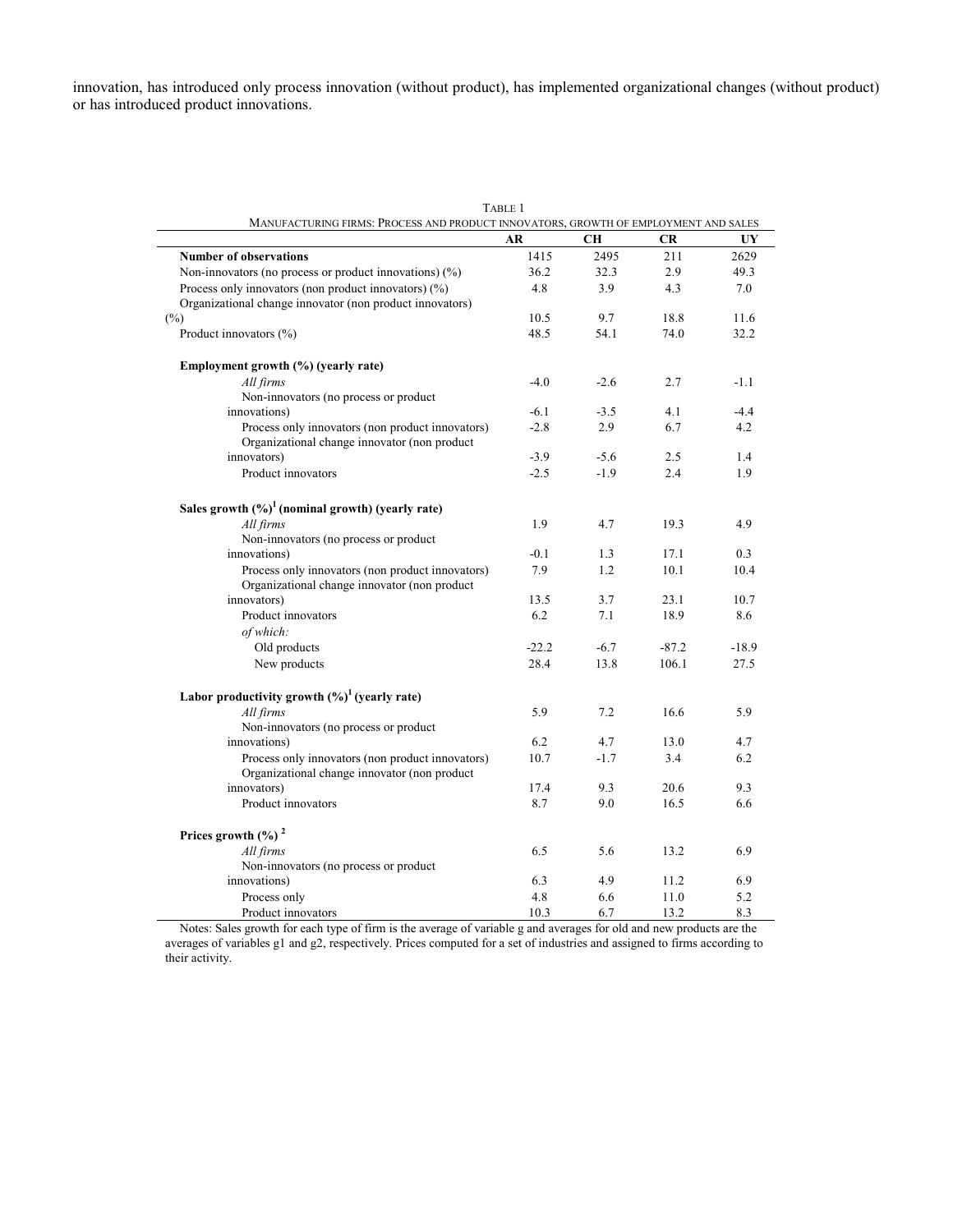Table 1 shows evidence the high proportion of innovative firms in the region. In fact, the proportion of innovative firms ranges from 50.1% (in Uruguay) to 97.1% (in Costa Rica). Among them, more than half of innovators have introduced product innovations.

Despite the difference in overall performance across countries, it becomes evident (with the exception of Costa Rica) that innovators exhibit better employment performance than non-innovators. Although less clear, a similar situation arises in the case of sales. In particular, we should highlight that product innovators show a composition of sales that shows a cannibalization process of old products. All this, suggests that compensation effects are prevalent. In this respect Harrison et al. (2008) stress that "there is no hope to assess the relative roles played by process and product innovations without estimating a model as the one consider [t]here." (p.18)

#### IV. ECONOMETRIC RESULTS OF INNOVATION ON EMPLOYMENT

Following [2], OLS descriptive or "naive" regressions for the manufacturing –both for total sample and small firms- in each country are presented in Tables 2 and 3, respectively. A SME is defined in the four countries as those firms with less than 50 employees. In each case, employment growth is regressed on deflated total sales growth, dummies for "process innovation only" and product innovation, and a full set of industry dummies.

The results in Table 2 and Table 3 are partial correlations which can be used to describe the dataset, but they cannot identify the effect of innovation on employment. On Table 2 the coefficient on real sales growth is fairly stable across countries and is a long way below unity in all cases. On face value, this suggests that sales growth is associated with less than one-for-one growth in employment. At the same time, being an innovator (widely defined as product or process innovator) is positively related with employment growth except in the case of Costa Rica. When, in the case of all manufacturing firms, we differentiate the effects of the two different types of innovations, we observe that in half of the cases product innovation is positively associated with employment growth. In these cases, also process innovation has the same effects. Only in the case of Chile, the evidence reveals a negative effect of process innovation on employment growth.

| Dependent variable: <i>l (Employment growth-yearly)-OLS Estimation with robust errors</i> |              |             |            |            |            |          |             |            |  |
|-------------------------------------------------------------------------------------------|--------------|-------------|------------|------------|------------|----------|-------------|------------|--|
| <b>Sector: Small Manufacturing</b>                                                        | Argentina    |             | Chile      |            | Costa Rica |          | Uruguay     |            |  |
|                                                                                           |              | $2-OLS:$    | $1-OLS:$   | $2-OLS:$   | $1-OLS:$   | $2-OLS:$ | $1-OLS:$    | $2-OLS:$   |  |
| Regression                                                                                | 1-OLS: naïve | naïve       | naïve      | naïve      | naïve      | naïve    | naïve       | naïve      |  |
| TPP (product or process innovator)                                                        | $3.910**$    |             | $2.911**$  |            | 2.314      |          | $3.456***$  |            |  |
| (se)                                                                                      | (1.359)      |             | (1.229)    |            | (3.807)    |          | (1.135)     |            |  |
| Product innovator                                                                         |              | $3.639*$    |            | $2.691**$  |            | 0.463    |             | $4.028***$ |  |
| (se)                                                                                      |              | (1.502)     |            | (1.357)    |            | (3.069)  |             | (1.275)    |  |
| Process innovator                                                                         |              | 4.939*      |            | $-0.51$    |            | 2.583    |             | $3.398*$   |  |
| (se)                                                                                      |              | (2.186)     |            | (2.117)    |            | (4.397)  |             | (1.861)    |  |
| Real sales growth $(g-TI)$                                                                | $0.184***$   | $0.183***$  | $0.353***$ | $0.354***$ | 0.107      | 0.108    | $0.375***$  | $0.376***$ |  |
| (se)                                                                                      | (0.052)      | (0.052)     | (0.031)    | (0.031)    | (0.067)    | (0.070)  | $-0.041$    | $-0.041$   |  |
| 2-digit industry dummies                                                                  | Yes          | Yes         | Yes        | Yes        | Yes        | Yes      | Yes         | Yes        |  |
| (se)                                                                                      |              |             |            |            |            |          |             |            |  |
| Constant                                                                                  | $-3.672***$  | $-3.689***$ | $-0.927$   | $-0.59$    | 0.428      | 1.840    | $-4.782***$ | $4.740***$ |  |
| (se)                                                                                      | (1.009)      | (1.008)     | (0.737)    | (0.749)    | (3.480)    | (2.781)  | (0.735)     | (0.706)    |  |
| Standard error                                                                            | 0.154        | 0.154       | 0.243      | 0.242      | 12.824     | 12.906   | 20.769      | 20.769     |  |
| Number of firms                                                                           | 417          | 417         | 871        | 871        | 119        | 119      | 1416        | 1416       |  |

TABLE 3 NAIVE REGRESSION ON THE EFFECT OF INNOVATION ON EMPLOYMENT QUANTITY

Notes: Own elaboration based on country studies.

Significance: \*\*\* 1%, \*\* 5% and \*1%. Chile and Uruguay include time dummies.

 Nevertheless, the results are quite uninformative about the relative roles of displacement and compensation effects in the relationship between innovation and employment growth. They mainly show what is gained by imposing more structure on the data using our theoretical model and information about the mix of sales between old and new products as done on subsequent tables.

 In this sense, Table 4 shows the OLS results for the basic model in [2] for all firms and SMEs. The results of the basic model show that a process innovation does not have a significant effect on employment while a product innovation has a positive and significant effect on employment. The estimated coefficient on is close to one which indicates no important differences in efficiency in the production of old and new products The OLS results of the basic model are similar for SMEs. The main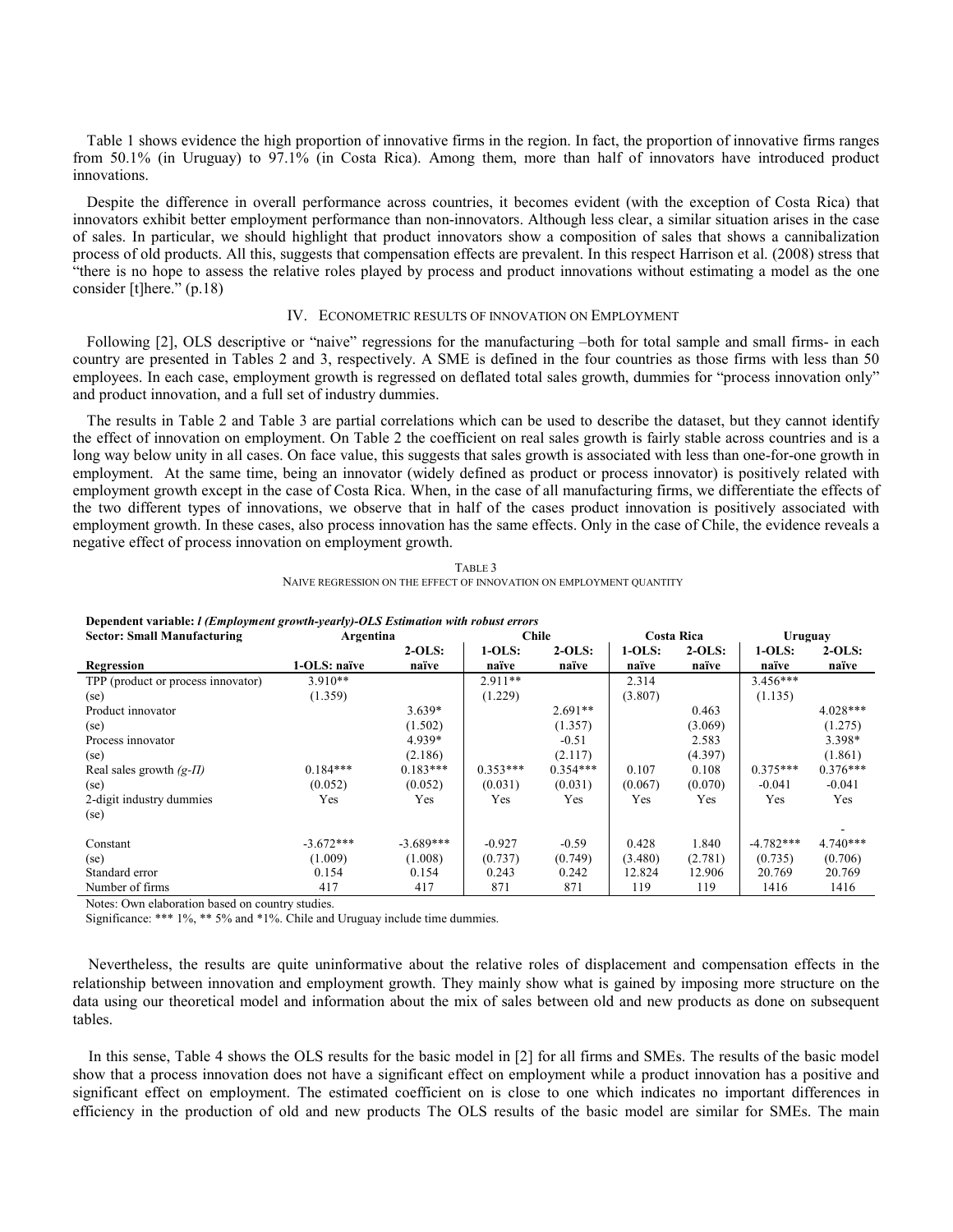difference is that a process innovation has  $\overline{-}$ in the majority of the cases- negative though not statistically significant effect on employment. In addition, the smaller sample size translates in a loss of precision in the estimations.

| TABLE 4                                     |
|---------------------------------------------|
| EFFECT OF INNOVATION ON EMPLOYMENT QUANTITY |

|                               | <b>Manufacturing firms</b> |            |            |            | <b>Small manufacturing firms</b> |            |            |            |  |
|-------------------------------|----------------------------|------------|------------|------------|----------------------------------|------------|------------|------------|--|
| Regression                    | AR                         | <b>CH</b>  | CR.        | UY         | AR                               | <b>CH</b>  | <b>CR</b>  | UY         |  |
| Constant                      | 3.985***                   | $2.036**$  | $-1.040$   | $2.681***$ | 2.712                            | $2.905**$  | $-0.190$   | 1.28       |  |
| (se)                          | (0.831)                    | (0.935)    | (4.008)    | (0.684)    | (1.686)                          | (1.272)    | (5.324)    | (0.977)    |  |
| Process innovation only $(d)$ | 0.172                      | $-3.773**$ | 7.952      | $-3.555**$ | $-2.695$                         | $-0.170$   | 5.120      | $-2.476$   |  |
| (se)                          | (1.068)                    | (1.649)    | (5.523)    | (1.796)    | (2.634)                          | (2.531)    | (7.746)    | (2.933)    |  |
| Sales growth due to new       |                            |            |            |            |                                  |            |            |            |  |
| products $(g2)$               | $0.960***$                 | $0.765***$ | $0.924***$ | $0.838***$ | $0.963***$                       | $0.702***$ | $0.957***$ | $0.805***$ |  |
| (se)                          | (0.013)                    | (0.036)    | (0.031)    | (0.027)    | (0.030)                          | (0.065)    | (0.042)    | (0.044)    |  |
| Foreign owned (10% or         |                            |            |            |            |                                  |            |            |            |  |
| more)                         | $-4.013***$                | 0.932      | 2.288      | 1.615      | $-3.445$                         | 5.028      | 10.397     | $-4.036$   |  |
| (se)                          | (0.904)                    | (1.674)    | (4.045)    | (1.69)     | (3.677)                          | (4.102)    | (8.432)    | (3.509)    |  |
| Located in the capital        |                            |            |            |            |                                  |            |            |            |  |
| (capreg)                      | 1.044                      | $-1.415$   | 5.029      | <b>NA</b>  | $3.963*$                         | $-2.132$   | 1.640      | NA         |  |
| (se)                          | (0.855)                    | (1.013)    | (3.055)    | NA         | (1.899)                          | (1.594)    | (4.973)    | NA         |  |
| 2-digit industry dummies      | Yes                        | Yes        | Yes        | Yes        | Yes                              | Yes        | Yes        | Yes        |  |
| Number of firms               | 1415                       | 2494       | 208        | 2629       | 417                              | 871        | 119        | 1416       |  |

#### **Dependent variable:** *l -(g1-Π)-OLS Estimation*

*Notes:* Own elaboration based on country studies.

Significance: \*\*\* 1%, \*\* 5% and \*1%. IV estimations with robust standard errors. Standard errors in parentheses. Small firms refers to firms with up to 50 employees

Argentina (AR)-Innovation Survey 1998-2001; Chile (CH): pooled regressions for the innovation surveys 1995, 1998, 2001,

2007; Costa Rica (CR): Innovation survey 2006-2007 Uruguay: pooled regressions for the surveys 1998-2000, 2001-2003 and 2004-2006.

#### *A. Identification strategy*

 There are two endogeneity problems that can potentially bias the OLS estimation just presented. Namely, an omitted variable problem because productivity shocks are included in the error term (with a negative sign), and measurement error problem due to unobservability of firm prices. The strategy relies on the choice of instrumental variables that can be considered to be uncorrelated with both the price differences and the productivity shocks. These endogeneity issues tend to generate a downward bias in the OLS estimates of the coefficients on *g2.*

 Any valid instrument must be highly correlated to the growth in sales of new products (g2) but not to any change in the price of new products compared to old products and to productivity shocks. The preferred instrument in [2] was the increased range of goods and services indicator, which assesses the impact of innovation on the increase in the range of goods produced by firms. Both in the case of Costa Rica and Uruguay, the indicator of the effects of innovation on the range of products is used as an instrument. In the case of Argentina, the only instrument used is an indicator of the firm knowledge of public support for innovation activities. Firm knowledge of public support for innovation activities is likely to be correlated with time invariant firm's attributes like managerial skills or organizational capital. However, given that the estimating equation is in growth rates, time invariant firm's attributes are not part of the error term. Correlation with productivity shocks or growth in prices of new products seems less likely. For Chile, he instruments used are the importance of 3 obstacles for innovation identified by the firm itself, and the average of these obstacles for firms producing in the 3-digit industry. Table 5 presents the IV results for both the complete manufacturing sample and the group of small firms.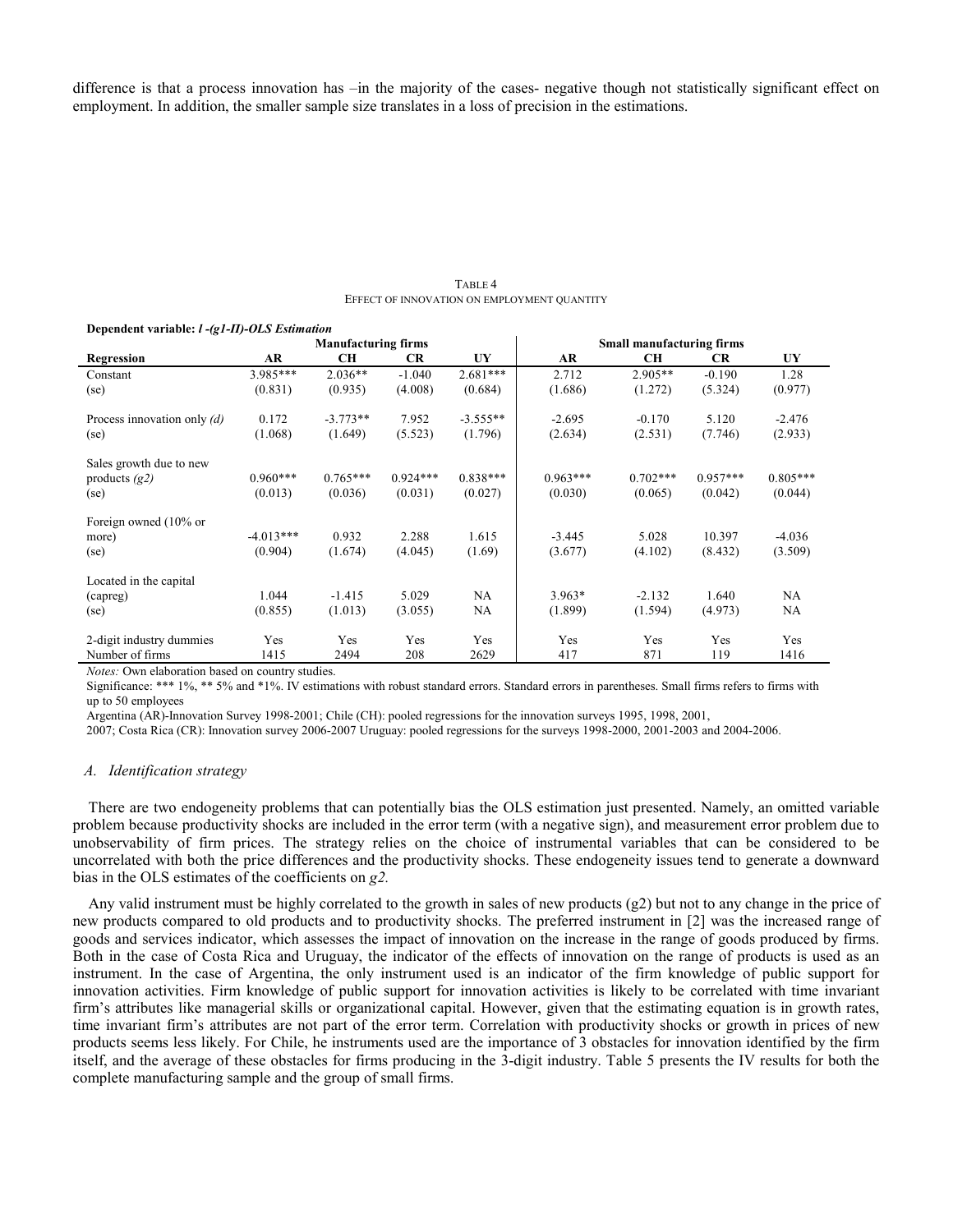TABLE 5 EFFECT OF INNOVATION ON EMPLOYMENT QUANTITY

#### **Dependent variable:** *l -(g1-Π) IV Estimation*

|                                  | <b>Manufacturing firms</b> |            |            |            | <b>Small manufacturing firms</b> |           |            |            |  |
|----------------------------------|----------------------------|------------|------------|------------|----------------------------------|-----------|------------|------------|--|
| Regression                       | <b>AR</b>                  | CН         | <b>CR</b>  | UY         | <b>AR</b>                        | <b>CH</b> | <b>CR</b>  | UY         |  |
| Constant                         | $-0.920$                   | 0.604      | $-8.197**$ | $1.573**$  | $-0.757$                         | 0.005     | $-4.97$    | 0.171      |  |
|                                  | (3.124)                    | (2.063)    | (4.108)    | (0.757)    | (4.450)                          | (3.332)   | (5.108)    | (1.043)    |  |
| Process innovation only $(d)$    | 2.032                      | $-3.400**$ | 14.902*    | $-2.87$    | $-2.636$                         | $-3.51$   | 12.006     | $-2.284$   |  |
|                                  | (1.795)                    | (1.696)    | (7.983)    | (2.023)    | (3.455)                          | (4.595)   | (10.568)   | (3.417)    |  |
| Sales growth due to new products |                            |            |            |            |                                  |           |            |            |  |
| (g2)                             | $1.165***$                 | $1.107**$  | $1.011***$ | $0.952***$ | $1.141***$                       | $1.537*$  | $1.042***$ | $0.959***$ |  |
|                                  | (0.126)                    | (0.445)    | (0.004)    | (0.051)    | (0.211)                          | (0.886)   | (0.058)    | (0.081)    |  |
| Foreign owned (10% or more)      | $-5.432***$                | 0.892      | 2.567      | 1.435      | $-5.438$                         | 6.015     | 8.343      | $-3.941$   |  |
|                                  | (1.437)                    | (1.452)    | (4.356)    | (1.516)    | (4.715)                          | (4.138)   | (9.244)    | (3.117)    |  |
| Located in the capital (capreg)  | 1.640                      | $-1.344$   | $5.035*$   | NA         | $4.674*$                         | $-0.762$  | $-0.089$   | NA         |  |
|                                  | (1.027)                    | (1.02)     | (3.042)    | NA         | (2.291)                          | (2.282)   | (5.035)    | NA         |  |
| 2-digit industry dummies         | Yes                        | Yes        | Yes        | <b>Yes</b> | Yes                              | Yes       | Yes        | Yes        |  |

*Notes:* Own elaboration based on country studies.

Significance: \*\*\* 1%, \*\* 5% and \*1%. IV estimations with robust standard errors. Standard errors in parentheses. Small firms refer to firms with up to 50 employees. Argentina (AR)-Innovation Survey 1998-2001; Chile (CH): pooled regressions for the innovation surveys 1995, 1998, 2001, 2007; Costa Rica (CR): Innovation survey 2006-2007 Uruguay: pooled regressions for the surveys 1998-2000, 2001-2003 and 2004-2006.

Instruments: AR: knowledge of public support for innovation activities; CH: Average per region of economic obstacles (technological risk, very longterm return), workforce related (low qualification, lack of experience) and other (absence of technological or market-related information, imitation risks); CR: Increased range of goods. UY: Increased range of goods and Development of new markets.

When we implement an IV estimation, we observe that the coefficient on g2 moves upwards and this is consistent with a downward bias in the OLS estimate. Although a coefficient greater than one offers evidence that new products are produced less efficiently than old products, we find (with the exception of small firms in Chile) this evidence to be tenuous, given that the estimate is not statistically different than one. To summarize there is no evidence of a displacement effect on employment after a product innovation only a creation effect due to demand enlargement. The results show that process innovation has only negative effects on employment in the case of Chile. There are two plausible interpretations for this result. First, a process innovation may not generate important productivity gains hence there is no displacement effect on employment. Second, a process innovation may generate productivity gains (displacement effect) which induce a demand enlargement through market competition (creation effect). In the end the creation effect on employment compensates the displacement effect on employment. The IV results of the basic model are almost identical for SMEs.

# V. DECOMPOSITION

An interesting way to summarize the evidence obtained with our estimates is to use them to decompose the employment growth observed in each country (and type of firm) over four different components. Using our preferred specification, we can write employment growth for each firm in the following way: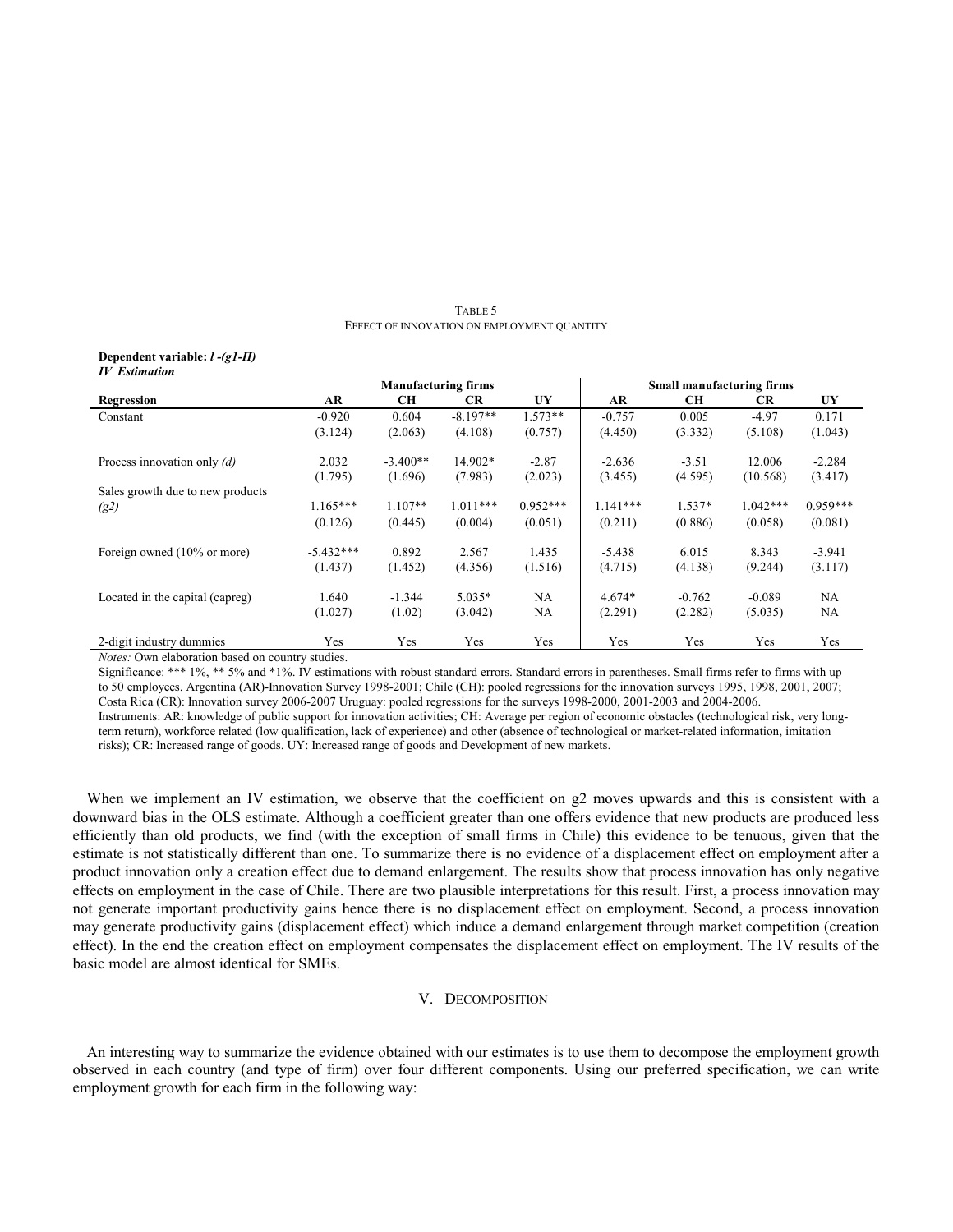$$
l = \sum_{j} (\hat{a}_0 + \hat{a}_{0j}) ind_j + \hat{a}_1 d + [1 - 1(g_2 > 0)](g_1 - \pi_1) + 1(g_2 > 0)(g_1 - \pi_1 + \hat{\beta} g_2) + \hat{a}
$$

with the same notations as before and with  $ind_i$  denoting the industry dummies and  $\mathcal{C}_{0i}$  their estimated coefficients. For a given firm, the first component  $\Sigma_i(\hat{\alpha}_0 + \hat{\alpha}_{0i})$  ind<sub>i</sub> measures the change in its employment attributable to the (industry specific) productivity trend in production of old products; the second component  $(\hat{a}_1 d)$  estimates the change in employment associated with the gross productivity effect of process innovation in the production of old products; the third one  $([1 - 1(g_2 > 0)](g_1 - \pi_1)$  corresponds to the employment change associated with output growth of old products for firms that do not introduce new products; and finally, the fourth one  $\mathbf{1}(g_2 > 0)(g_1 - \pi_1 + \beta g_2)$  gives the net contribution of product innovation (i.e., contribution after allowing for any substitution of new products for old products). The last term  $(\hat{u})$  is a zeromean residual component.

Table 6 reports the results of applying this decomposition to the fours samples of manufacturing firms using the proportion of firms and averages presented in Table 1 with the coefficients obtained in Table 5. First, we observe that incremental productivity presents quite a heterogeneous impact in the four countries. While in the case of Costa Rica results in an important source of employment reduction, the case of Uruguay is quite the opposite. However, the growth in output of existing products partially compensates the destruction observed in Costa Rica. Differently, this output evolution is responsible for employment loss in the rest of the countries. Secondly, individual process innovation account for a small share of the changes observed in employment, inducing small displacement effects only in the cases of Chile and Uruguay.<sup>6</sup>

In contrast, product innovations are (with the sole exception of Chile) an important source of firm-level employment growth. This is true even in situations of aggregate employment destruction as in the cases of Argentina and Uruguay.

|                                                                  | AR      | CН     | CR      | UY     |
|------------------------------------------------------------------|---------|--------|---------|--------|
| Firms employment growth                                          | $-4.0$  | $-2.6$ |         | $-1.1$ |
| Productivity trend in production of old products                 | $-0.1$  | 0.2    | $-5.5$  | 1.5    |
| Gross effect of process innovation in production of old products | 0.1     | $-0.1$ | 0.7     | $-0.2$ |
| Output growth of old products contribution                       | $-4.6$  | $-1.7$ | 2.0     | $-2.6$ |
| Net contribution of product innovation                           | 0.6     | $-1.0$ | 5.5     | 0.2    |
| Contribution of old products by product innovators               | $-21.1$ | $-6.7$ | $-74.5$ | $-8.3$ |
| Contribution of new products by product innovators               | 21.7    | 5.7    | 80.0    | 8.4    |

TABLE 6 DECOMPOSITION OF EMPLOYMENT GROWTH-ALL MANUFACTURING

*%otes:* Own elaboration based on country studies. Based on IV estimations with robust standard errors.

Argentina (AR)-Innovation Survey 1998-2001; Chile (CH): pooled regressions for the innovation surveys 1995, 1998, 2001, 2007;

Costa Rica (CR): Innovation survey 2006-2007; Uruguay: pooled regressions for the surveys 1998-2000, 2001-2003 and 2004-2006.

<sup>6</sup> This can be partially due to the fact that, since the number of firms that introduce only process innovations is small, process innovations are to some extent partially underestimated.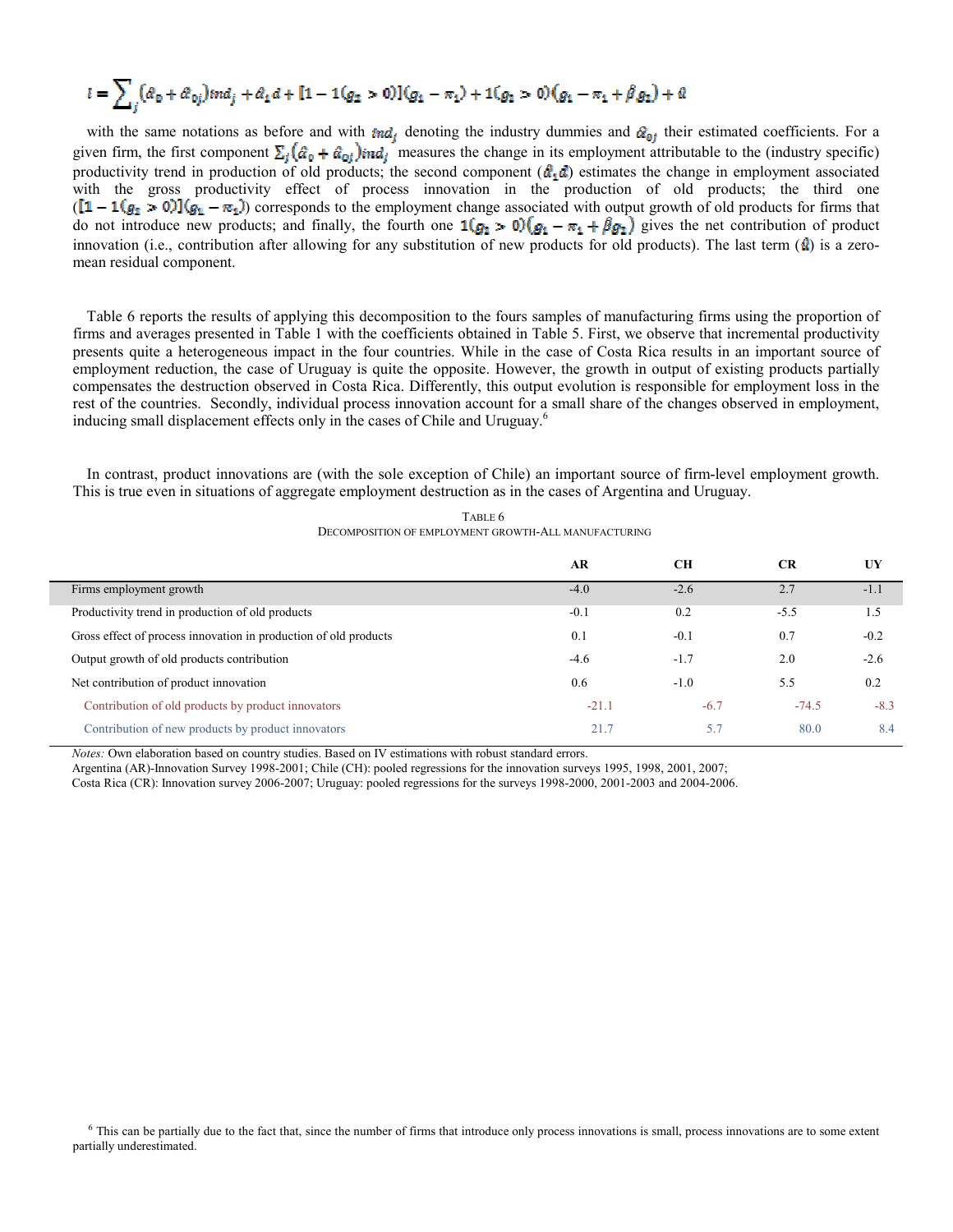Table 7 presents the results of the decomposition for the case of small firms. Once again, while process innovations (alone) have almost negligible effects on employment, product innovations play an important role in stimulating firm-level employment growth. The negative overall reduction in employment is mostly associated with the reduction of output in the case of existing products.

|                                                                  | AR      | CН     | <b>CR</b> | UY     |  |  |
|------------------------------------------------------------------|---------|--------|-----------|--------|--|--|
| Firms employment growth                                          | $-3.4$  | $-1.6$ | 2.7       | $-4.2$ |  |  |
| Productivity trend in production of old products                 | 2.1     | 1.0    | $-4.3$    | 0.4    |  |  |
| Gross effect of process innovation in production of old products | 0.1     | 0.0    | 0.7       | $-0.2$ |  |  |
| Output growth of old products contribution                       | $-6.2$  | $-2.9$ | 1.8       | $-4.1$ |  |  |
| Net contribution of product innovation                           | 0.6     | 0.3    | 4.4       | $-0.3$ |  |  |
| Contribution of old products by product innovators               | $-15.1$ | $-3.7$ | $-64.9$   | $-6.6$ |  |  |
| Contribution of new products by product innovators               | 15.7    | 4.0    | 69.4      | 6.2    |  |  |
|                                                                  |         |        |           |        |  |  |

TABLE 7 DECOMPOSITION OF EMPLOYMENT GROWTH-SMALL MANUFACTURING

*%otes:* Own elaboration based on country studies.

Based on IV estimations with robust standard errors.

Argentina (AR)-Innovation Survey 1998-2001; Chile (CH): pooled regressions for the

innovation surveys 1995, 1998, 2001, 2007; Costa Rica (CR): Innovation survey 2006-

2007; Uruguay: pooled regressions for the surveys 1998-2000, 2001-2003 and 2004-2006.

#### VI. CONCLUSIONS

Despite recent high economic growth, reduction of poverty and inequality are high in the policy agenda in Latin America. Considering the key role played by employment generation in the reduction of poverty and inequality, it is of particular interest to understand the effects of innovation on employment generation.

In this paper, we have estimated a model based on [2] by using a source of comparable and representative data on innovation in manufacturing (by firm size) across four Latin American countries. Our results provide evidence on a relevant and almost unexplored topic in the region. In particular, we are able to shed new light on the relative roles of displacement and compensation effects of product and process innovation on employment growth in manufacturing.

Our results highlight individual process innovation account for a small share of the changes observed in employment, inducing small displacement effects. More importantly, and fundamental for the search for more inclusive growth patterns in the region, we found that product innovations are (with the sole exception of Chile) an important source of firm-level employment growth. This is true even in situations of aggregate employment destruction as in the cases of Argentina and Uruguay.

The evidence gathered in the project requires to be complemented with further understanding of impact of innovation strategies and of the impacts on employment quality.

#### **REFERENCES**

- [1] M. Pianta, "Innovation and employment" in *The Oxford Handbook of Innovation*, J. Fagerberg, D. Mowery, and R. Nelson, Eds. Oxford, England: Oxford University Press, 2006.
- [2] R. Harrison, J. Jaumandreu, J. Mairesse, and B. Peters, "Does innovation stimulate employment? A firm-level analysis using comparable micro-data from four European countries," National Bureau for Economic Research, Cambridge, MA, NBER Working Paper No. W14216, 2008.
- [3] J. Klette and S. Forre, "Innovation and job creation in a small open economy, evidence from Norwegian manufacturing plants, 1982-1992," Statistics Norway, Oslo, Norway, Discussion Paper 159, 1995.
- [4] V. Spiezia and M. Vivarelli, "Technical change and employment: a critical survey," in *Productivity, Inequality and the Digital Economy: A Transatlantic Perspective,* N. Greenan, Y. L'Horty, and J. Mairesse, Eds. Cambridge, MA: MIT Press, 2002, pp. 101-131.